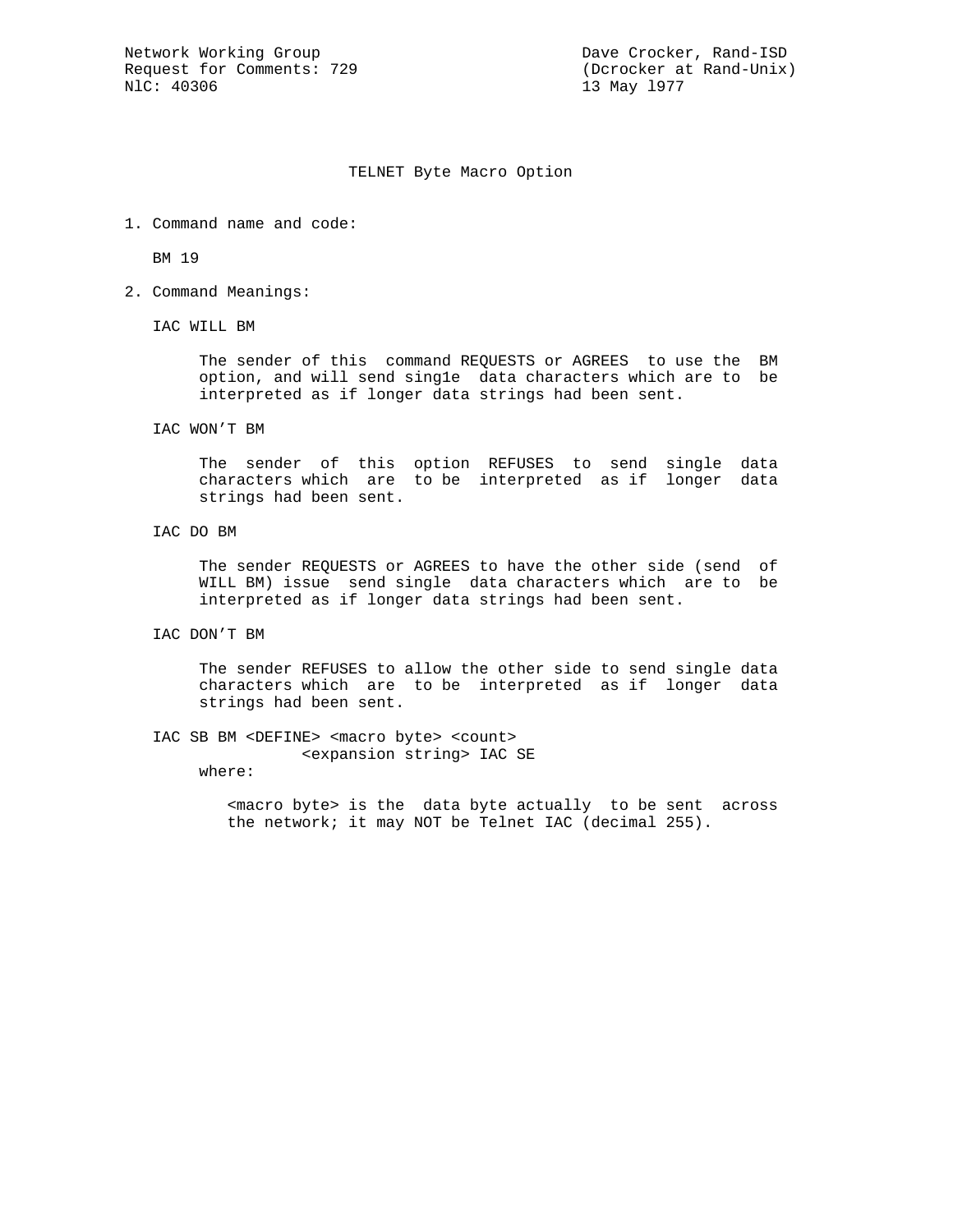<count> is a one-byte binary number, indicating how many <expansion string> characters follow, up to the ending IAC SE, but not including it.

 <expansion string> is a string of one or more Telnet ASCII characters and/or commands, which the <macro byte> is to represent; any character may occur within an <expansion string>.

 The indicated <macro byte> will be sent instead of the indicated <expansion string>. The receiver of the <macro byte> (the sender of the DO BM) is to behave EXACTLY as if the <expansion string> of bytes had instead been received from the network. This interpretation is to occur before any other Telnet interpretations, unless the <macro byte> occurs as part of a BM subcommand; in this case no special interpretation is to be made.

 Note that the effect of a particular <macro byte> may be negated by reseting it to "expand" into itself.

<DEFINE> is decimal 01.

IAC SB BM <ACCEPT> <macro byte> IAC SE

The receiver of the <DEFINE> for <macro byte> accepts the requested definition and will perform the indicating expansion whenever a <macro byte> is received and is not part of a BM subcommand.

<ACCEPT> is decimal 02.

IAC SB BM <REFUSE> <macro byte> <REASON> IAC SE

 The receive of the <DEFINE> for <macro byte> refuses to perform the indicated translation from <macro byte> to <expansion string> either because the particular <macro byte> is not an acceptable choice or because the length of the <expansion string> exceeds available storage.

<REFUSE> is decimal 03.

<REASON> may be

<BAD CHOICE> which is decimal 01; or

<TOO LONG> which is decimal 02.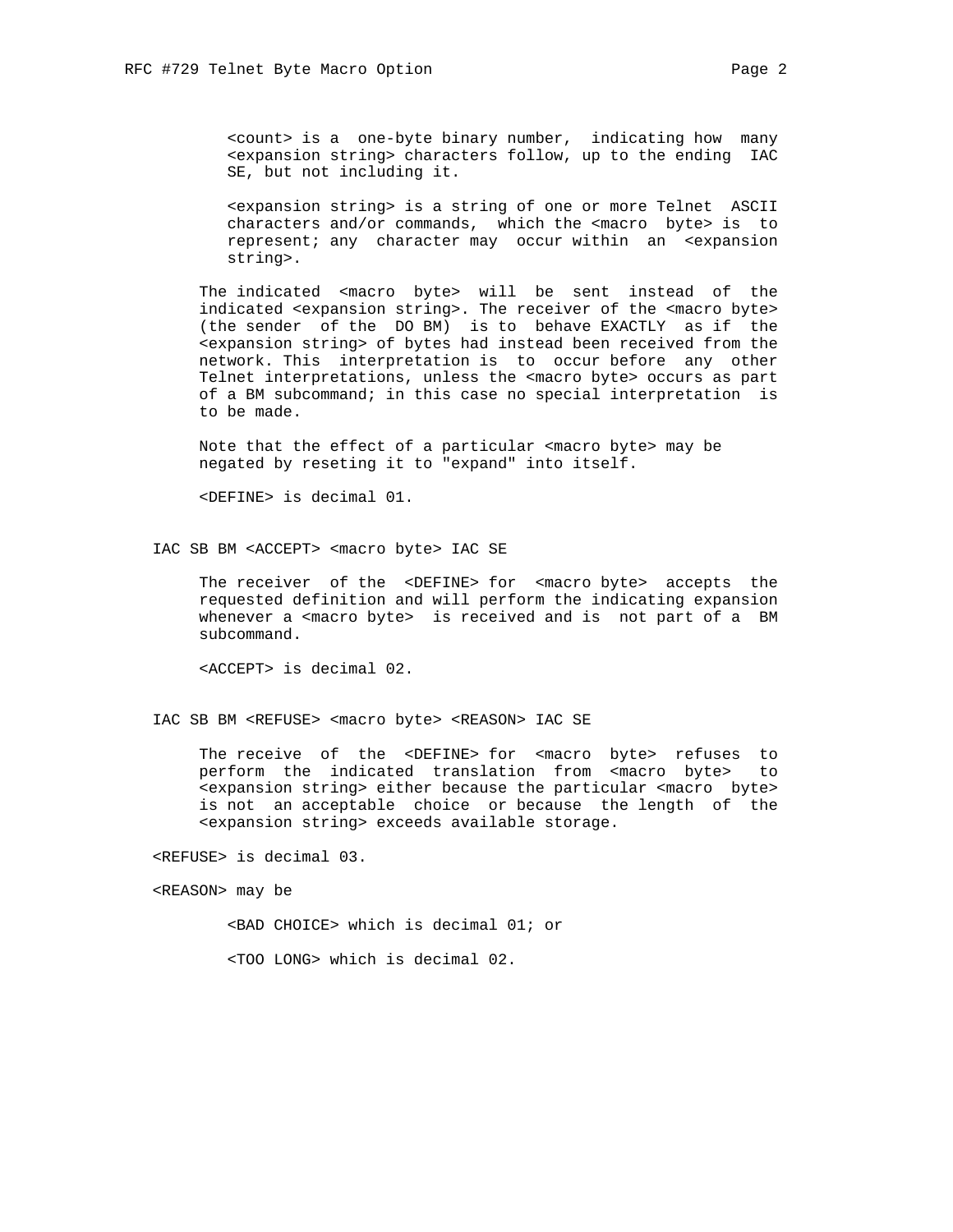The <macro byte> is to be treated as real data, rather than as representative of the <expansion string>

<LITERAL> is decimal 03.

3. Default:

WON'T BM -- DON'T BM

No reinterpretation of data is allowed.

4. Motivation for the option:

 Subcommands for Telnet options currently require a minimum of five characters to be sent over the network (i.e., IAC SB <Option name> IAC SE). For sub-commands which are employed infrequently, in absolute numbers and in relation to normal data, this overhead is tolerable. In other cases, however, it is not. For example, data which is sent in a block-oriented fashion may need a "block separator" mark. If blocks are commonly as small as five or ten bytes, then most of the cross-net data will be control information. The BM option is intended as a simple data compression technique, to remove this overhead from the communication channel.

5. Description of the option

 The option is enabled through the standard Telnet Option negotiation process. Afterwards, the SENDER of data (the side which sends the IAC WILL BM) is free to define and use mappings between single and multiple NOT characters. Except for the ability to offer a blanket refusal, the receiver of data has no control over the definition and use of mappings.

 The sender (of the WILL BM) is prohibited from using or redefining a <macro byte> until it has received an <ACCEPT> or <REFUSE>, in reply to a <DEFINE>.

 NOTE: The Telnet command character IAC (decimal 255) may be a member of an <expansion string> but is the ONLY character which may NOT be defined as a <macro byte>. ALL OTHER Telnet command characters use IAC as a preface and therefore occupy a SEPARATE portion of the data space than do regular data bytes.